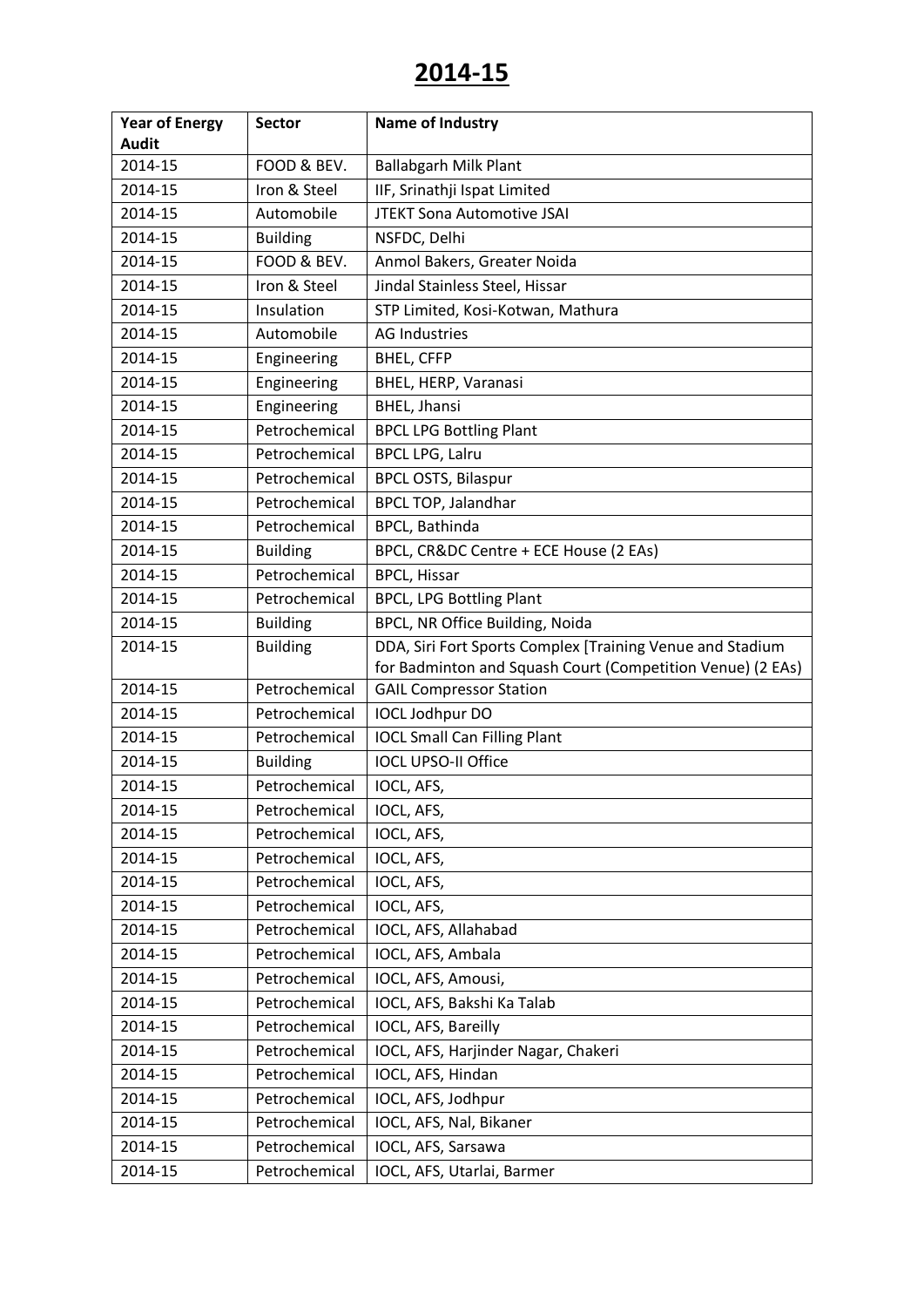| IOCL, Chittorgarh Terminal<br>2014-15<br>Petrochemical                                           |  |
|--------------------------------------------------------------------------------------------------|--|
|                                                                                                  |  |
| 2014-15<br>Petrochemical<br>IOCL, DO Sangrur                                                     |  |
| IOCL, Hissar DO<br>2014-15<br><b>Building</b>                                                    |  |
| 2014-15<br>Petrochemical<br>IOCL, Jodhpur Terminal                                               |  |
| 2014-15<br>Petrochemical<br>IOCL, LOBP, Asaoti                                                   |  |
| IOCL, LPG Bottling Plant<br>2014-15<br>Petrochemical                                             |  |
| Petrochemical<br><b>IOCL, LPG Bottling Plant</b><br>2014-15                                      |  |
| 2014-15<br>Petrochemical<br>IOCL, LPG Bottling Plant                                             |  |
| 2014-15<br>Petrochemical<br>IOCL, LPG Bottling Plant                                             |  |
| 2014-15<br>Petrochemical<br><b>IOCL, LPG Bottling Plant</b>                                      |  |
| 2014-15<br>Petrochemical<br>IOCL, LPG Bottling Plant                                             |  |
| 2014-15<br>Petrochemical<br>IOCL, LPG Bottling Plant, Jhusi                                      |  |
| IOCL, LPG Farrukhabad<br>2014-15<br>Petrochemical                                                |  |
| 2014-15<br>Petrochemical<br>IOCL, LPG Haldwani                                                   |  |
| 2014-15<br>Petrochemical<br>IOCL, LPG Varanasi                                                   |  |
| 2014-15<br>IOCL, NRPL Pump Stations 1) Rewari, 2) Ambala; 3) Bijwasan;<br>Petrochemical          |  |
| 4) Mathura; 5) Panipat; 6) Kohand (6 EAs)                                                        |  |
| 2014-15<br>Petrochemical<br>IOCL, Terminal                                                       |  |
| <b>IOCL, Terminal</b><br>2014-15<br>Petrochemical                                                |  |
| 2014-15<br>Petrochemical<br>IOCL, UPSO-2 Agra Terminal                                           |  |
| 2014-15<br>IOCL, UPSO-2 Mathura Terminal<br>Petrochemical                                        |  |
| IOCL, UPSO-2 Meerut Terminal<br>2014-15<br>Petrochemical                                         |  |
| 2014-15<br>Petrochemical<br>IOCL, UPSO-2 Roorkee Terminal                                        |  |
| 2014-15<br>IOCL, Varanasi DO<br>Petrochemical                                                    |  |
| Iron & Steel<br>2014-15<br>Izzy Metals                                                           |  |
| 2014-15<br>Automobile<br>Jamna Auto Industries                                                   |  |
| 2014-15<br>NCR, Allahabad Railway Station, GM Office Complex,<br>Railways<br>Subedarganj (2 EAs) |  |
| Purvanchal Vidyut Vitaran Nigam Limited, PVVNL<br>2014-15<br><b>Building</b>                     |  |
| <b>Building</b><br>THDC India Limited (3 EAs)<br>2014-15                                         |  |
| <b>SDA-ODISHA: STL BUILDING</b><br>2014-15<br><b>Building</b>                                    |  |
| 2014-15<br><b>Building</b><br>SDA-ODISHA: SDA BUILDING                                           |  |
| Petrochemical<br>2014-15<br><b>BPCL-LPG PLANT: KHURDA</b>                                        |  |
| 2014-15<br>Shipping<br>HALDIA DOCK COMP.(BERTH-4B,2MHC&4PL)                                      |  |
| Petrochemical<br>2014-15<br><b>GUWAHATI REFINERY: CRUDE DIST UNIT</b>                            |  |
| Petrochemical<br>2014-15<br><b>GUWAHATI REFINERY: DCU &amp; LRU</b>                              |  |
| 2014-15<br><b>GUWAHATI REFINERY: EFF. TREATMENT PLANT &amp; OMS</b><br>Petrochemical             |  |
| 2014-15<br>Petrochemical<br><b>GUWAHATI REFINERY: THERMAL POWER STN. &amp; DMP</b>               |  |
| 2014-15<br>Petrochemical<br><b>GUWAHATI REFINERY: OUTSIDE REFINERY</b>                           |  |
| Petrochemical<br>GUWAHATI REFINERY : NEW UNITS (INDMAX, ISOM,<br>2014-15                         |  |
| HYD.HDT, SRU, NITROGEN PLANT)                                                                    |  |
| Ordnance<br>2014-15<br><b>GUN &amp; SHELL FACTORY - SUBSTATION</b>                               |  |
| 2014-15<br>Ordnance<br>GUN & SHELL FACTORY -HEAT TREATMENT SEC.                                  |  |
| 2014-15<br>Ordnance<br>GUN & SHELL FACTORY - ALL PRODN. SEC.                                     |  |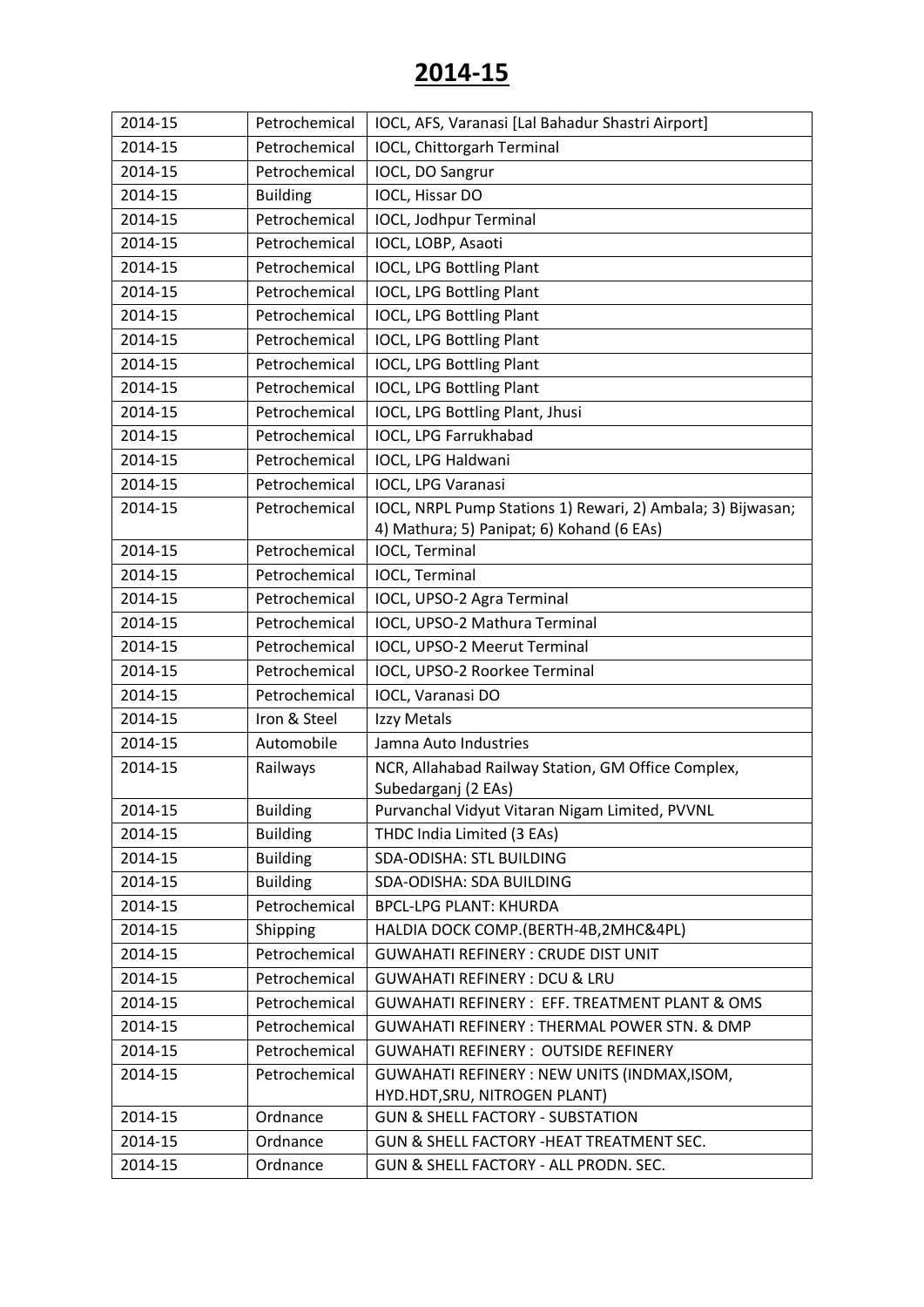| 2014-15 | Ordnance             | <b>GUN &amp; SHELL FACTORY - BOILER HOUSE</b>            |
|---------|----------------------|----------------------------------------------------------|
| 2014-15 | Ordnance             | GUN & SHELL FACTORY - COMPRESSOR HOUSE                   |
| 2014-15 | Ordnance             | GUN & SHELL FACTORY - ADMIN. BUILDING                    |
| 2014-15 | Ordnance             | <b>GUN &amp; SHELL FACTORY -LIGHTING SYSTEM</b>          |
| 2014-15 | Ordnance             | GUN & SHELL FACTORY - WATER CIR. SYSTEM                  |
| 2014-15 | Petrochemical        | <b>IOCL TERMINAL: SILIGURI</b>                           |
| 2014-15 | FOOD & BEV.          | <b>TERAI FOOD PRODUCTS</b>                               |
| 2014-15 | Petrochemical        | OIL INDIA LTD.: HOSPITAL                                 |
| 2014-15 | Petrochemical        | OIL INDIA LTD.: MANAGEMENT TRAINING CENTRE               |
| 2014-15 | Petrochemical        | OIL INDIA LTD. : MORAN OIL COLLECTING STATION            |
| 2014-15 | Petrochemical        | OIL INDIA LTD.: RIG S-1                                  |
| 2014-15 | Petrochemical        | OIL INDIA LTD.: RIG S-7                                  |
| 2014-15 | Petrochemical        | OIL INDIA LTD.: GCS, HAPJAN                              |
| 2014-15 | Petrochemical        | <b>IOCL- JATNI DEPOT (BBSR)</b>                          |
| 2014-15 | Petrochemical        | <b>IOCL-BALASORE DEPOT</b>                               |
| 2014-15 | Petrochemical        | <b>IOCL-SAMBALPUR DEPOT</b>                              |
| 2014-15 | Petrochemical        | <b>IOCL-PARADEEP TERMINAL</b>                            |
| 2014-15 | <b>Building</b>      | IOCL- LUBE BLENDING PLANT, PAHARPUR                      |
| 2014-15 | <b>Power Station</b> | CESC-TITAGARH POWER STN: BOILER EFFICIENCY STUDY         |
| 2014-15 | <b>Power Station</b> | <b>CESC-TITAGARH POWER STN: TURBINE &amp; BOILER</b>     |
| 2014-15 | <b>Power Station</b> | CESC-TITAGARH POWER STN: ACCESSORIES, UTILITIES, CHP     |
| 2014-15 | <b>Building</b>      | <b>IOCL-OSO BUILDING</b>                                 |
| 2014-15 | Petrochemical        | IOCL-SMALL CAN FILLING PLANT, MALDA                      |
| 2014-15 | Petrochemical        | <b>BPCL-BALASORE DEPOT</b>                               |
| 2014-15 | Petrochemical        | <b>IOCL-SIPARA TERMINAL</b>                              |
| 2014-15 | Petrochemical        | <b>IOCL-RANCHI DEPOT</b>                                 |
| 2014-15 | Petrochemical        | <b>IOCL-SARPARA LPG BOTTLING PLANT</b>                   |
| 2014-15 | Petrochemical        | <b>IOCL-NORTH GUWAHATI BOTTLING PLANT</b>                |
| 2014-15 | Petrochemical        | <b>IOCL-GOPANRI LPG BOTTLING PLANT</b>                   |
| 2014-15 | Petrochemical        | <b>IOCL-DIMAPUR LPG BOTTLING PLANT</b>                   |
| 2014-15 | Petrochemical        | <b>IOCL-SEKMAI LPG BOTTLING PLANT</b>                    |
| 2014-15 | Petrochemical        | IOCL-MUZZAFFARPUR BOTTLING PLANT                         |
| 2014-15 | <b>Building</b>      | <b>IOCL-BEGUSARAI AREA OFFICE</b>                        |
| 2014-15 | <b>Building</b>      | Film Division, Mumbai                                    |
| 2014-15 | Petrochemical        | HPCL, Sewree                                             |
| 2014-15 | Petrochemical        | BPCL, expressway Petrol Pump, Pune                       |
| 2014-15 | <b>Building</b>      | HPCL, Chembur Housing Complex, Mumbai                    |
| 2014-15 | Petrochemical        | HPCL, Mahul Refinery                                     |
| 2014-15 | <b>Textile</b>       | Pandesara Infrastucture Ltd., Surat                      |
| 2014-15 | Pharma               | Cheminova India Ltd., Ankleshwar (technical division)    |
| 2014-15 | Pharma               | Cheminova India Ltd., Ankleshwar (intermediate division) |
| 2014-15 | Petrochemical        | HPCL Lube Plant, Mazgaon, Mumbai                         |
| 2014-15 | Petrochemical        | HPCL Lube Plant, Silvassa                                |
| 2014-15 | Petrochemical        | <b>BPCL Manmad Installation, Manmad</b>                  |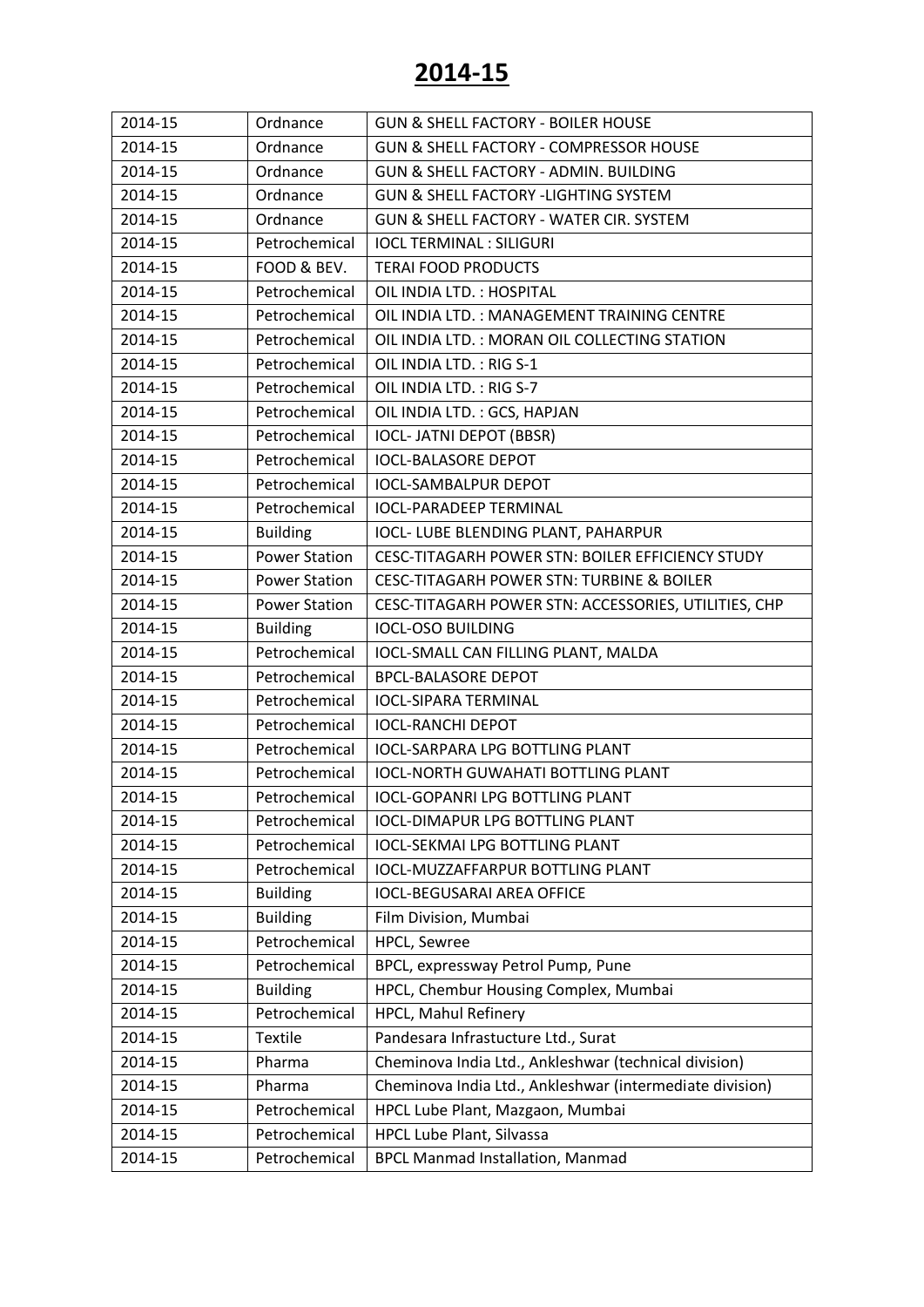| 2014-15 | Petrochemical   | Indian Oil Corporation Ltd., Silvassa                              |
|---------|-----------------|--------------------------------------------------------------------|
| 2014-15 | Petrochemical   | <b>HPCL Raipur IRD, Raipur</b>                                     |
| 2014-15 | Manufacturin    | Transparent Energy Systems Pvt. Ltd., Ankleshwar                   |
|         | g               |                                                                    |
| 2014-15 | Petrochemical   | <b>IOCL Grease Plant, Vashi</b>                                    |
| 2014-15 | <b>Building</b> | Doordarshan High Power Transimitter, Jalgaon                       |
| 2014-15 | Petrochemical   | <b>IOCL Rajkot Depot</b>                                           |
| 2014-15 | Ceramic         | Amol Dicalite Ltd., Kadi Mehsana                                   |
| 2014-15 | Petrochemical   | Indian Oil Corporation Ltd., Goa                                   |
| 2014-15 | Petrochemical   | Indian Oil Corporation Ltd., Bandra (W) WR                         |
| 2014-15 | Petrochemical   | Indian Oil Corporation Ltd., Bandra (E) IMCL                       |
| 2014-15 | Petrochemical   | Indian Oil Corporation Ltd., Ahmedabad GSO                         |
| 2014-15 | Petrochemical   | <b>IOCL Indore Depot</b>                                           |
| 2014-15 | Petrochemical   | <b>IOCL Ratlam Terminal</b>                                        |
| 2014-15 | Petrochemical   | <b>IOCL SCFP, Trombay</b>                                          |
| 2014-15 | <b>Building</b> | Gujarat Energy Developmentn Agency (GEDA) Science<br>Centre, Surat |
| 2014-15 | <b>Building</b> | Sardar Patel Smriti Bhavan, GEDA, Surat                            |
| 2014-15 | <b>Building</b> | Ahmedabad Municipal Corporation, GEDA                              |
| 2014-15 | <b>Building</b> | Gujarat High Court, Ahmedabad                                      |
| 2014-15 | <b>Building</b> | Civil Hospital, Ahmedabad, GEDA                                    |
| 2014-15 | <b>Building</b> | <b>BJ Medacal College</b>                                          |
| 2014-15 | <b>Building</b> | Civil Dental College & Cancer Hospital                             |
| 2014-15 | Petrochemical   | IOCL, Baroda AFS                                                   |
| 2014-15 | Petrochemical   | IOCL, Nashik AFS                                                   |
| 2014-15 | Petrochemical   | IOCL, Bhopal LPG Bottling Plant                                    |
| 2014-15 | Petrochemical   | <b>IOCL, Ahmedabad AFS</b>                                         |
| 2014-15 | Petrochemical   | IOCL, Ujjain LPG Bottling Plant                                    |
| 2014-15 | Petrochemical   | IOCL, Aurangabad AFS                                               |
| 2014-15 | Manufacturin    | Confidence Petroleum (I) Ltd, Khopoli                              |
|         | g               |                                                                    |
| 2014-15 | <b>Building</b> | Institute of Rural Management, Anand                               |
| 2014-15 | Petrochemical   | IOCL, Gwaliar MP                                                   |
| 2014-15 | Petrochemical   | IOCL, Bilaspur CG                                                  |
| 2014-15 | Petrochemical   | IOCL, Guna MP                                                      |
| 2014-15 | Petrochemical   | BPCL, Wai                                                          |
| 2014-15 | Petrochemical   | IOCL, Raipur LPG BP                                                |
| 2014-15 | Petrochemical   | <b>IOCL, Sagar Depot MP</b>                                        |
| 2014-15 | <b>Building</b> | Prasarbharti, Doordershan Kendra, Panji                            |
| 2014-15 | Iron & Steel    | Chopra Industries                                                  |
| 2014-15 | Others          | Limbani Wires                                                      |
| 2014-15 | Others          | Parekh Wires                                                       |
| 2014-15 | Petrochemical   | HPCL, Jabalpur                                                     |
| 2014-15 | Petrochemical   | IOCL AFS, Bhopal                                                   |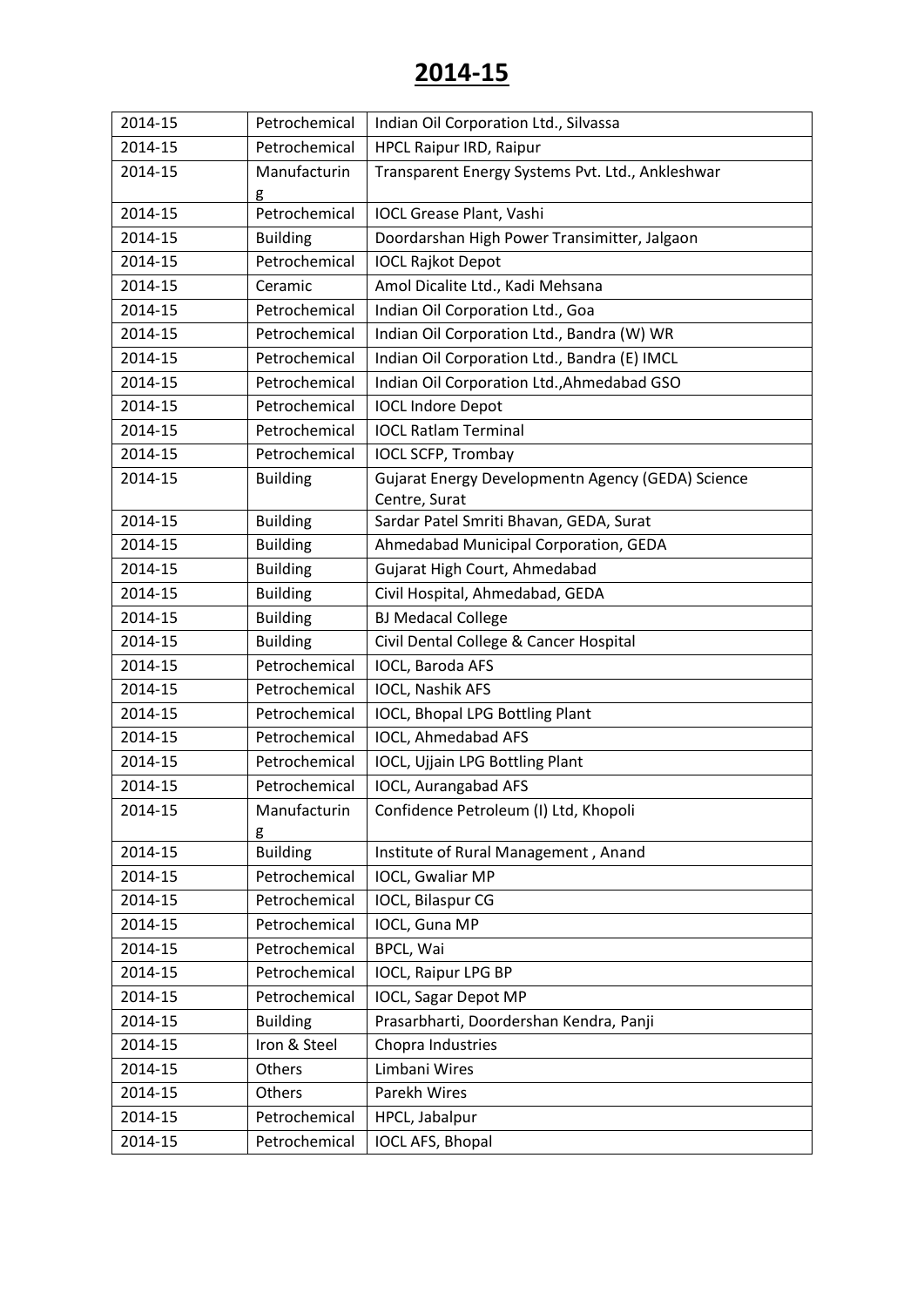| 2014-15 | Manufacturin      | Tata Motors Ltd., Sanand                                            |
|---------|-------------------|---------------------------------------------------------------------|
|         | g                 |                                                                     |
| 2014-15 | Petrochemical     | <b>IOCL Itarasi</b>                                                 |
| 2014-15 | Petrochemical     | <b>IOCL Porbandar AFS</b>                                           |
| 2014-15 | Petrochemical     | <b>IOCL Jamnagar AFS</b>                                            |
| 2014-15 | <b>Building</b>   | Bank of Baroda, Sion                                                |
| 2014-15 | <b>Building</b>   | Bank of Baroda, Chunabhatti                                         |
| 2014-15 | Petrochemical     | <b>BPCL BP Halol</b>                                                |
| 2014-15 | Petrochemical     | <b>BPCL BP Billiyada</b>                                            |
| 2014-15 | Petrochemical     | <b>IOCL Gandhar LPG BP</b>                                          |
| 2014-15 | Petrochemical     | <b>IOCL Jayant Depot</b>                                            |
| 2014-15 | Petrochemical     | IOCL Pune, Chakan LPG BP                                            |
| 2014-15 | Petrochemical     | <b>IOCL Indore AFS</b>                                              |
| 2014-15 | Petrochemical     | <b>IOCL Kandla Terminal</b>                                         |
| 2014-15 | Petrochemical     | <b>BPCL Nashik LPG Plant</b>                                        |
| 2014-15 | Petrochemical     | BORL Vadinar Bina Pipeline (Vadinar dispatch terminal)              |
| 2014-15 | Petrochemical     | BORL Vadinar Bina Pipeline (Thamna Intermediate pumping<br>station) |
| 2014-15 | Petrochemical     | BORL Vadinar Bina Pipeline (Intormediate pigging station)           |
| 2014-15 | Petrochemical     | BORL Vadinar Bina Pipeline (Sectionallzing Value station)           |
| 2014-15 | Petrochemical     | <b>IOCL Marketing Division, Bishrampur</b>                          |
| 2014-15 | Petrochemical     | <b>IOCL Bhilai Depot Dist. Durg</b>                                 |
| 2014-15 | <b>Building</b>   | NABARD, Bandra Mumbai                                               |
| 2014-15 | <b>Building</b>   | Reserve Bank of India Mumbai                                        |
| 2014-15 | Petrochemical     | BPCL, Borkhedi Nagpur                                               |
| 2014-15 | Petrochemical     | <b>IOCL Vadodra</b>                                                 |
| 2014-15 | Pharma            | Unichem Laboratories Ltd. Roha Raigad                               |
| 2014-15 | Petrochemical     | IOCL, Nagpur AFS                                                    |
| 2014-15 | Petrochemical     | IOCL, Hazira LPG BP                                                 |
| 2014-15 | Petrochemical     | BPCL, LPG BP, Pune                                                  |
| 2014-15 | Manufacturin      | Laxmi Processors Pvt. Ltd                                           |
| 2014-15 | g<br>FOOD & BEV.  | Nina Foods                                                          |
| 2014-15 | Manufacturin      | Harihar Processors Pvt. Ltd                                         |
|         | g                 |                                                                     |
| 2014-15 | Manufacturin      | Swastik Dying and Printing Mill Pvt. Ltd                            |
|         | g                 |                                                                     |
| 2014-15 | Manufacturin      | Balakrishna Sizing Industries Pvt. Ltd                              |
|         | g                 |                                                                     |
| 2014-15 | Manufacturin<br>g | Yasjwant Co-op Processors Ltd                                       |
| 2014-15 | Dairy             | Hanuman Sahakari Dudh Samiti                                        |
| 2014-15 | Manufacturin      | <b>Jadhav Sizers</b>                                                |
|         | g                 |                                                                     |
| 2014-15 | Manufacturin      | Aradhya sizers pvt. Ltd                                             |
|         | g                 |                                                                     |
| 2014-15 | Petrochemical     | IOCL, Itarsi Depot                                                  |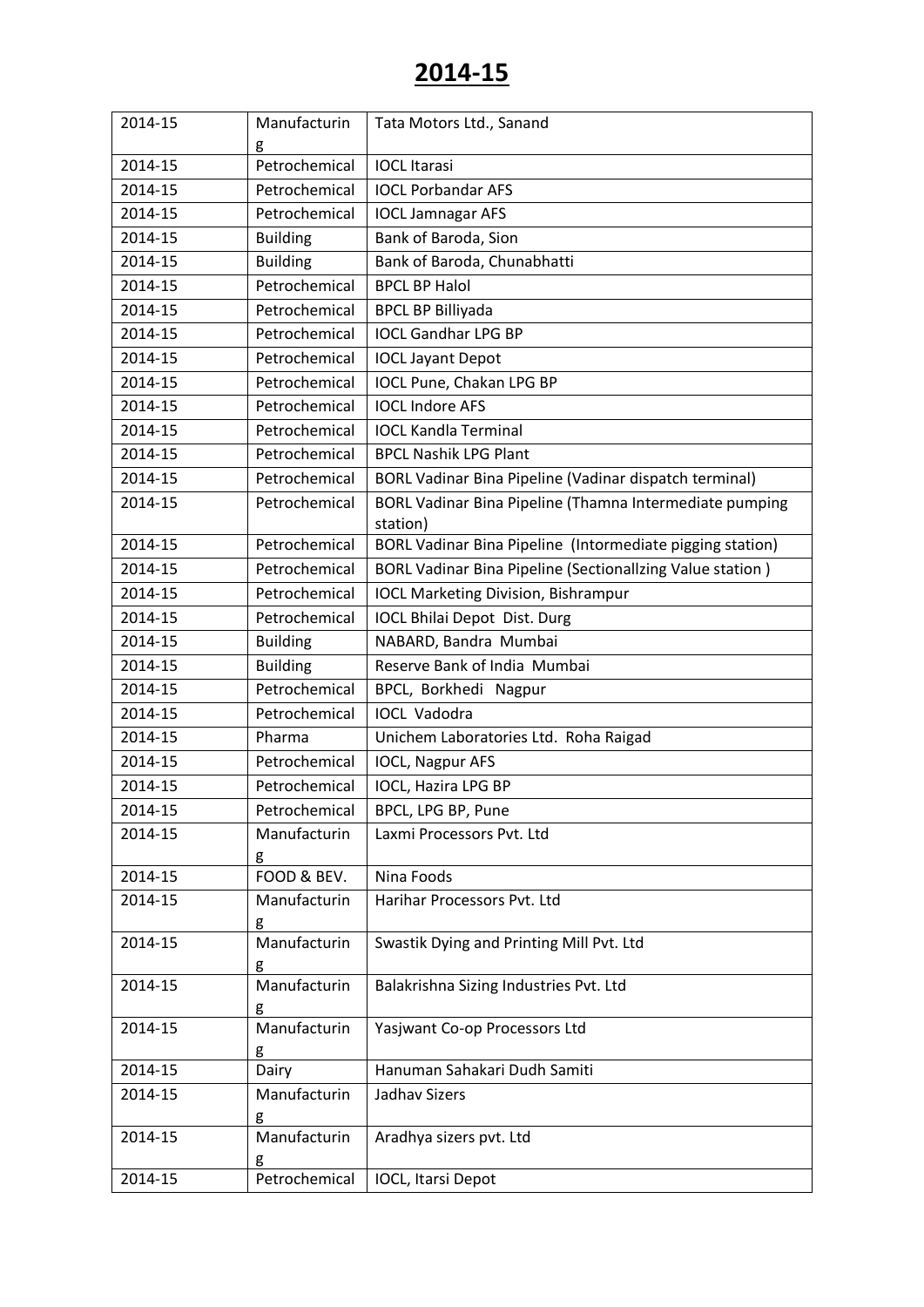| 2014-15 | Petrochemical | <b>IOCL Rajkot LPG BP</b>                                |
|---------|---------------|----------------------------------------------------------|
| 2014-15 | Petrochemical | IOCL, Jabalpur Depot                                     |
| 2014-15 | Petrochemical | ONCG, Kalol                                              |
| 2014-15 | Petrochemical | <b>Supreme Steel Corporation</b>                         |
| 2014-15 | Petrochemical | Shiv Snacks Pvt Ltd                                      |
| 2014-15 | Petrochemical | Nandan Steel                                             |
| 2014-15 | Petrochemical | Uniworth Limited                                         |
| 2014-15 | Petrochemical | Arch Tech Pvt Ltd                                        |
| 2014-15 | Petrochemical | Govt Girls High School                                   |
| 2014-15 | Petrochemical | Sanjay Public School                                     |
| 2014-15 | Petrochemical | Krishna Public School                                    |
| 2014-15 | Petrochemical | Gujarati Hindi Medium School                             |
| 2014-15 | Hospitality   | M/s. Hyatt Regency Chennai                               |
| 2014-15 | Industrial    | M/s.ITC Limited, Thiruvottriyur                          |
| 2014-15 | Hospitality   | M/s. Park Hyatt, Chennai                                 |
| 2014-15 | Industrial    | M/s. ITC Limited, Thiruvottriyur                         |
| 2014-15 | Chemical      | Manali Petrochemicals Ltd., Manali, Chennai Plant I      |
| 2014-15 | Chemical      | Manali Petrochemicals Ltd., Manali, Chennai Plant II     |
| 2014-15 | Chemical      | Manali Petrochemicals Ltd., Manali, Chennai Plant I & II |
| 2014-15 | Defence       | Engine Factory, Avadi                                    |
| 2014-15 | Defence       | Heavy Alloy Penetrator Project, Trichy                   |
| 2014-15 | Petrochemical | IOCL, Bangalore Area Office                              |
| 2014-15 | Petrochemical | <b>IOCL Kozhikode Depot, Kerala</b>                      |
| 2014-15 | Hospitality   | Hyath Regency, Chennai                                   |
| 2014-15 | Petrochemical | <b>IOCL Divisional Office, Salem</b>                     |
| 2014-15 | Hospitality   | Park Hyatt, Chennai                                      |
| 2014-15 | Petrochemical | BPCL Retail Outlet EKAYARS, Chennai                      |
| 2014-15 | Petrochemical | BPCL Retail Outlet, ASM Meenambakkam, Chennai            |
| 2014-15 | Petrochemical | BPCL, COCO Outlet at Rangareddyguda, Hyd                 |
| 2014-15 | Petrochemical | HPCL RETAIL OUTLET, Secunderbad                          |
| 2014-15 | Petrochemical | HPCL RETAIL OUTLET, Marredpally                          |
| 2014-15 | Petrochemical | HPCL RETAIL OUTLET, Kushaigud                            |
| 2014-15 | Petrochemical | HPCL COCO, Kowdiyar                                      |
| 2014-15 | Petrochemical | HPCL COMCO, Kochin                                       |
| 2014-15 | Petrochemical | HPCL Regional Office, Irumpanam                          |
| 2014-15 | Petrochemical | <b>IOCL Irumpanam Terminal, Kochin</b>                   |
| 2014-15 | Petrochemical | <b>IOCL Divisional office, Trivandrum</b>                |
| 2014-15 | Petrochemical | BPCL, OSTS Kotur                                         |
| 2014-15 | Petrochemical | BPCL, OSTS Kognoli                                       |
| 2014-15 | Petrochemical | BPCL, OSTS Bijapur                                       |
| 2014-15 | Petrochemical | <b>HPCL M'lore LPG Plant</b>                             |
| 2014-15 | Petrochemical | <b>BPCL Karur Installation</b>                           |
| 2014-15 | Petrochemical | <b>IOCL AFS, Vizag</b>                                   |
| 2014-15 | Petrochemical | IOCL AFS, Dundigal Hyderabad                             |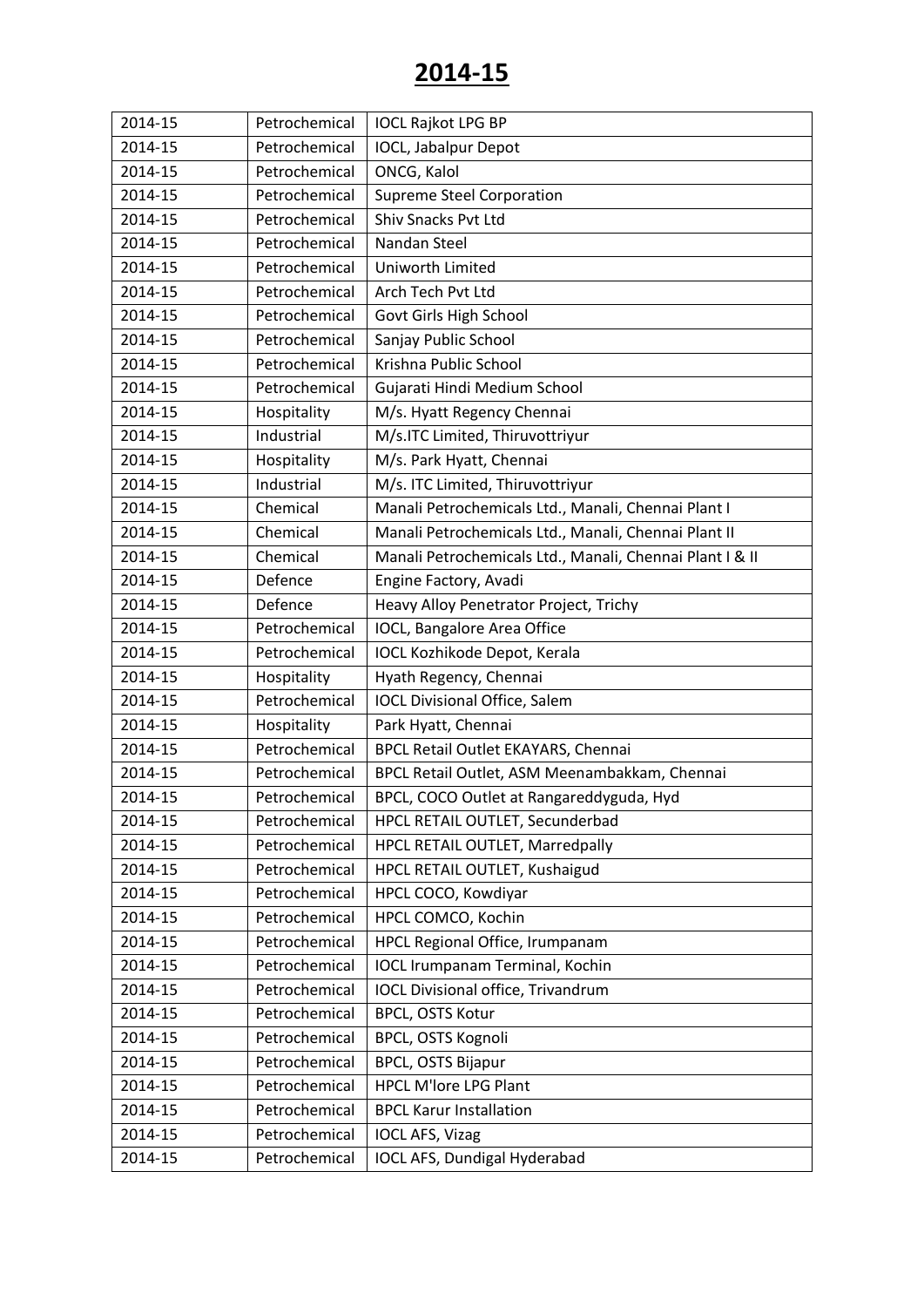| 2014-15 | Petrochemical | IOCL AFS, Begumpet, Hyderabad                     |
|---------|---------------|---------------------------------------------------|
| 2014-15 | Petrochemical | IOCL AFS, Hakimpet, Secunderabad                  |
| 2014-15 | Petrochemical | <b>IOCL AFS, Trichy</b>                           |
| 2014-15 | Petrochemical | IOCL AFS, Tambaram                                |
| 2014-15 | Petrochemical | <b>IOCL AFS, Arakkonam</b>                        |
| 2014-15 | Petrochemical | IOCL AFS, Meenambakkam                            |
| 2014-15 | Petrochemical | IOCL AFS, Madurai                                 |
| 2014-15 | Petrochemical | <b>IOCL AFS, Coimbatore</b>                       |
| 2014-15 | Petrochemical | IOCL AFS, Sulur Coimbatore                        |
| 2014-15 | Petrochemical | <b>IOCL AFS, Cochin Naval Base</b>                |
| 2014-15 | Petrochemical | IOCL AFS, Kochi Nedumbassery                      |
| 2014-15 | Petrochemical | <b>IOCL AFS, Trivandrum</b>                       |
| 2014-15 | Petrochemical | <b>IOCL AFS, Calicut</b>                          |
| 2014-15 | Petrochemical | <b>IOCL AFS, Mangalore</b>                        |
| 2014-15 | Petrochemical | IOCL AFS, Yelhanka Bangalore                      |
| 2014-15 | Petrochemical | <b>IOCL AFS, Hal Bangalore</b>                    |
| 2014-15 | Petrochemical | IOCL AFS, Bidar                                   |
| 2014-15 | Petrochemical | IOCL, Bangalore AO                                |
| 2014-15 | Petrochemical | IOCL, Bangalore DO-Consumer                       |
| 2014-15 | Petrochemical | IOCL, Mysore DO                                   |
| 2014-15 | Petrochemical | IOCL, Residential Flats, Mysore                   |
| 2014-15 | Petrochemical | IOCL, Bellary DO                                  |
| 2014-15 | Petrochemical | IOCL, Belgaum DO                                  |
| 2014-15 | Petrochemical | IOCL, Residential Flats, Belgaum                  |
| 2014-15 | Petrochemical | IOCL, Mangalore DO                                |
| 2014-15 | Petrochemical | IOCL, Residential Flats, Mangalore                |
| 2014-15 | Petrochemical | IOCL, Hubli                                       |
| 2014-15 | Petrochemical | IOCL, Gulbarga Residential Flats                  |
| 2014-15 | Petrochemical | IOCL, Residential Flats at Servo manor, Bangalore |
| 2014-15 | Petrochemical | IOCL, Residential Flats at Ranka Park             |
| 2014-15 | Petrochemical | <b>IOCL, Hoyasala Apartment</b>                   |
| 2014-15 | Petrochemical | IOCL, Palm Tree                                   |
| 2014-15 | Petrochemical | IOCL, KT-3 Apartment, Bangalore                   |
| 2014-15 | Petrochemical | IOCL, Residential Flats at NGV, Bangalore         |
| 2014-15 | Petrochemical | <b>IOCL Lube Blending Plant, Tadepalli</b>        |
| 2014-15 | Petrochemical | <b>IOCL Divisional Office Visakha</b>             |
| 2014-15 | Petrochemical | HPCL POL, Hassan                                  |
| 2014-15 | Petrochemical | <b>HPCL M'lore Import Facility</b>                |
| 2014-15 | Petrochemical | BPCL, OSTS, Paritala                              |
| 2014-15 | Petrochemical | BPCL, OSTS, Ongole                                |
| 2014-15 | Petrochemical | BPCL, OSTS, Kareedu                               |
| 2014-15 | Petrochemical | <b>IOCL LPG Plant, Kondapalli</b>                 |
| 2014-15 | Petrochemical | IOCL, Indane Bottling Plant, Kadappa              |
| 2014-15 | Petrochemical | IOCL, LPG Plant, Thimmapur                        |